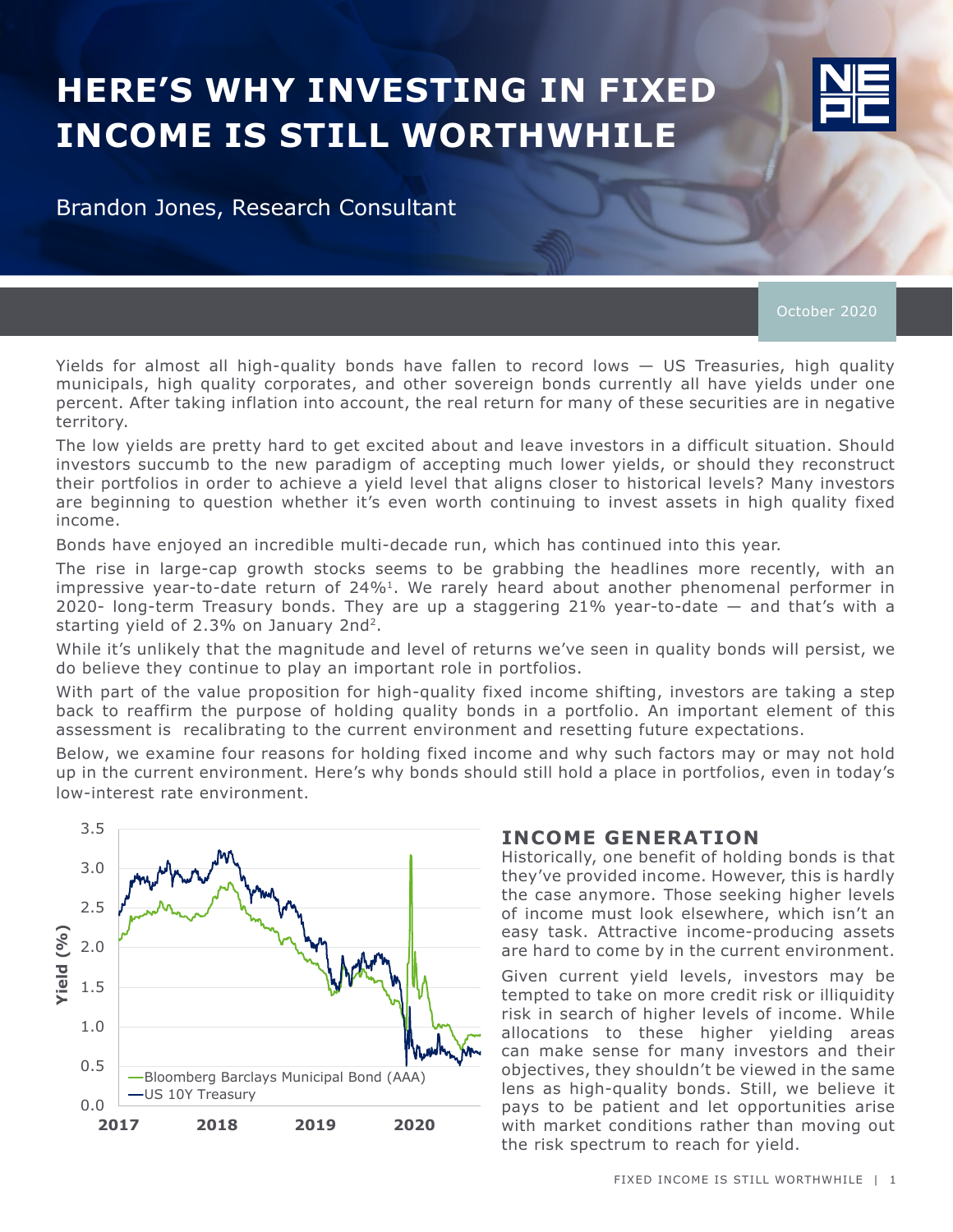While the prospects of attractive total returns and income in bonds have diminished, other benefits remain, providing additional sources of value to a portfolio.

## **FIXED INCOME CAN ACT AS A HEDGE**

Quality bonds provide a hedge to equity volatility. Typically, bonds have a negative correlation with the equity markets. If there is a steep equity market sell-off, similar to what we saw earlier in 2020, bonds provide a much-needed ballast, increasing in value while most other assets decline. This is a valuable piece in the portfolio that pays dividends (no pun intended) when it's needed the most. By mitigating equity risk, bonds continue to play a crucial role in a portfolio.



## **PRESERVE CAPITAL WITHOUT THE ELEVATED VOLATILITY**

Investors seeking to shield a portion of their assets from volatility typically look for investments that offer capital preservation. While other asset classes, such as gold, can serve a similar role in portfolios, these types of assets tend to have more price volatility. Bonds help preserve capital with minimal volatility.

## **A HOLDING LOCATION FOR CASH NEEDS AND REBALANCING**

Assets invested in fixed income can be used for spending purposes or as a source to rebalance your portfolio.

Given the current economic uncertainty, setting aside near-to-intermediate term spending needs to serve as an emergency fund is increasingly important. If equities decline

|                                             | <b>7 Day Yield</b> |
|---------------------------------------------|--------------------|
| <b>Tax Exempt Money Market Average</b>      | $0.02\%$           |
| <b>Government Only Money Market Average</b> | $0.02\%$           |
| <b>Prime Money Market Average</b>           | $0.05\%$           |

Source: Morningstar. As of 9/30/2020

and investors need to raise cash for expenses, locking in losses by selling equities that have decreased in value is the last thing a prudent investor would want to do.

Instead, investors should consider holding a portion of reserve funds in fixed income. Even if potential future returns are minimal now, they will still generate some income. Alternatives, like bank accounts or money market funds, aren't generating much of anything.

Fixed income can also be a good place to hold any "dry powder" for investment in the market. If equities decline to an attractive entry point, or an attractive investment opportunity appears, money